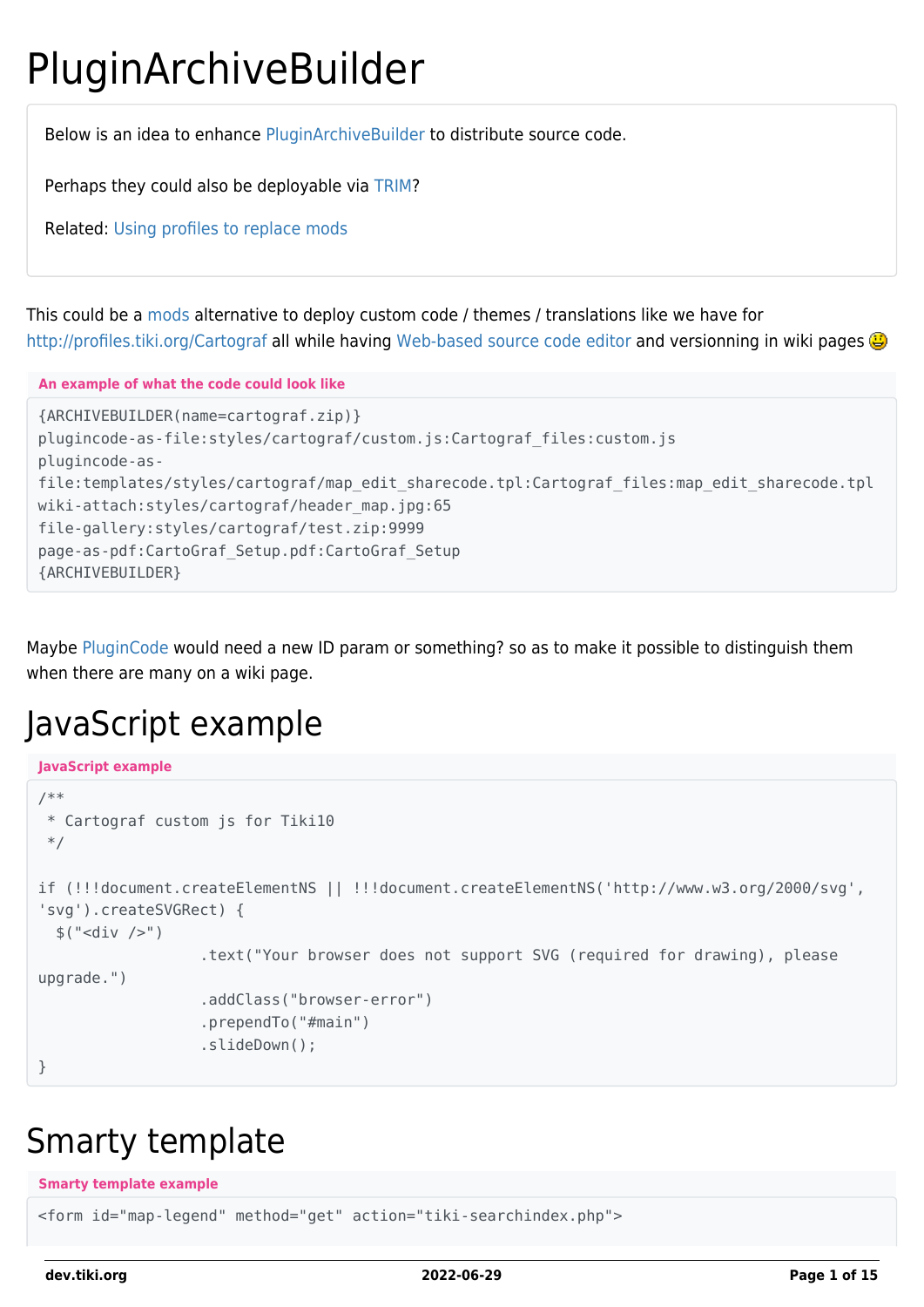```
 <h3>{tr}Legend{/tr}</h3>
        <input type="hidden" name="filter~tracker_id" value="{$input.trackerId|escape}"/>
        <input type="hidden" name="sort_mode" value="title_asc"/>
        {if $input.shareCode}
                <input type="hidden" name="filter~tracker_field_map_shareCode"
value="{$input.shareCode|escape}"/>
        {else}
                <input type="hidden" name="filter~tracker_field_map"
value="{$input.mapId|escape}"/>
       \{/if\}<sub>u</sub>l></sub>
       \langleul>
\lt/form>
<form id="map-legend-add" method="post" action="{service controller=tracker action=insert_item
trackerId=$input.trackerId}">
        <input type="hidden" name="trackerId" value="{$input.trackerId|escape}"/>
        <input type="hidden" name="forced~finder" value="{$user|escape}"/>
        <input type="hidden" name="forced~map" value="{$input.mapId|escape}"/>
        <input type="submit" value="{tr}New Entry{/tr}"/>
</form>{jq}var mapId = \{\{\sinput \text{mapId}\}\ json encode}};
       function refresh legend() {
               var $form = $('#map-legend'); $.getJSON($form.attr('action'), $form.serialize())
                        .success(function (data) {
                               var ul = $form.find('ul').empty();
                                $.each(data, function (k, entry) {
                                       var item = $('<li>/>') .text(entry.title)
                                                .prepend($('<img/>').attr('src',
entry.tracker_field_legendIcon))
                                                .appendTo(ul);
                                       if (mapId == entry.tracker field map) {
                                                item.append($('<a class="editlink"/>')
                                                        .text(tr('Edit'))
                                                        .attr('href', $.service('tracker',
'update_item', {
                                                                trackerId: entry.tracker_id,
                                                                itemId: entry.object_id
\{\}));
                                                item.append($('<a class="deletelink"/>')
                                                        .text(tr('Delete'))
                                                        .attr('href', $.service('tracker',
'remove_item', {
                                                                trackerId: entry.tracker_id,
                                                                itemId: entry.object_id
\{\}));
```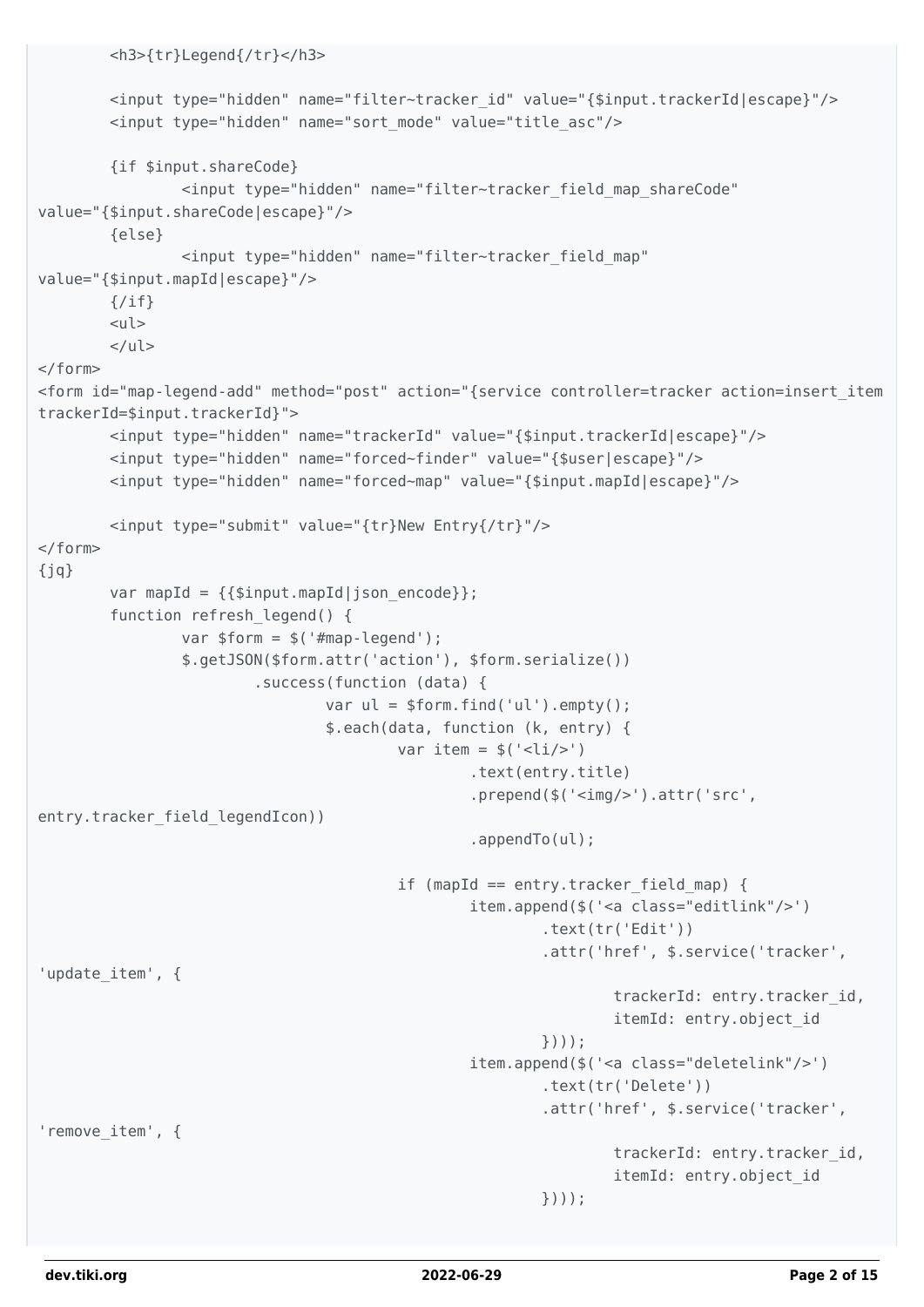```
 item.find('a')
                                               .click(function () {
                                                     $(this).serviceDialog({
success: which is a strong of the strong strong strong strong strong strong strong strong strong strong strong
refresh_legend
\} );
                                                     return false;
\rbrace ) ;
 }
 });
                    });
       }
       refresh_legend();
      setInterval(refresh legend, 120*1000);
       $('#map-legend-add').submit(function () {
              $(this).serviceDialog({
                    title: $(':submit', this).val(),
                    controller: 'tracker',
                    action: 'insert_item',
                    data: $(this).serialize(),
                    success: refresh_legend
              });
              return false;
       });
{/jq}
```
#### CSS example

```
CSS example
```

```
/*
  * CartoGraf Tiki Theme v1.1 (build 4) - theme created by luci (copyright 2012 Æt luciash.cz)
 * Theme tested for Tiki 10.x but should work fine in Tiki 9.x too.
 */
/* First import the layout foundation *lite CSS framework file */
@import url("lite/lite.css");
/* Then import the default Tiki layout properties file */@import url("layout/layout.css");
/* And design defaults */@import url("layout/design.css");
* a f color: #06609C;
}
* a:visited {
```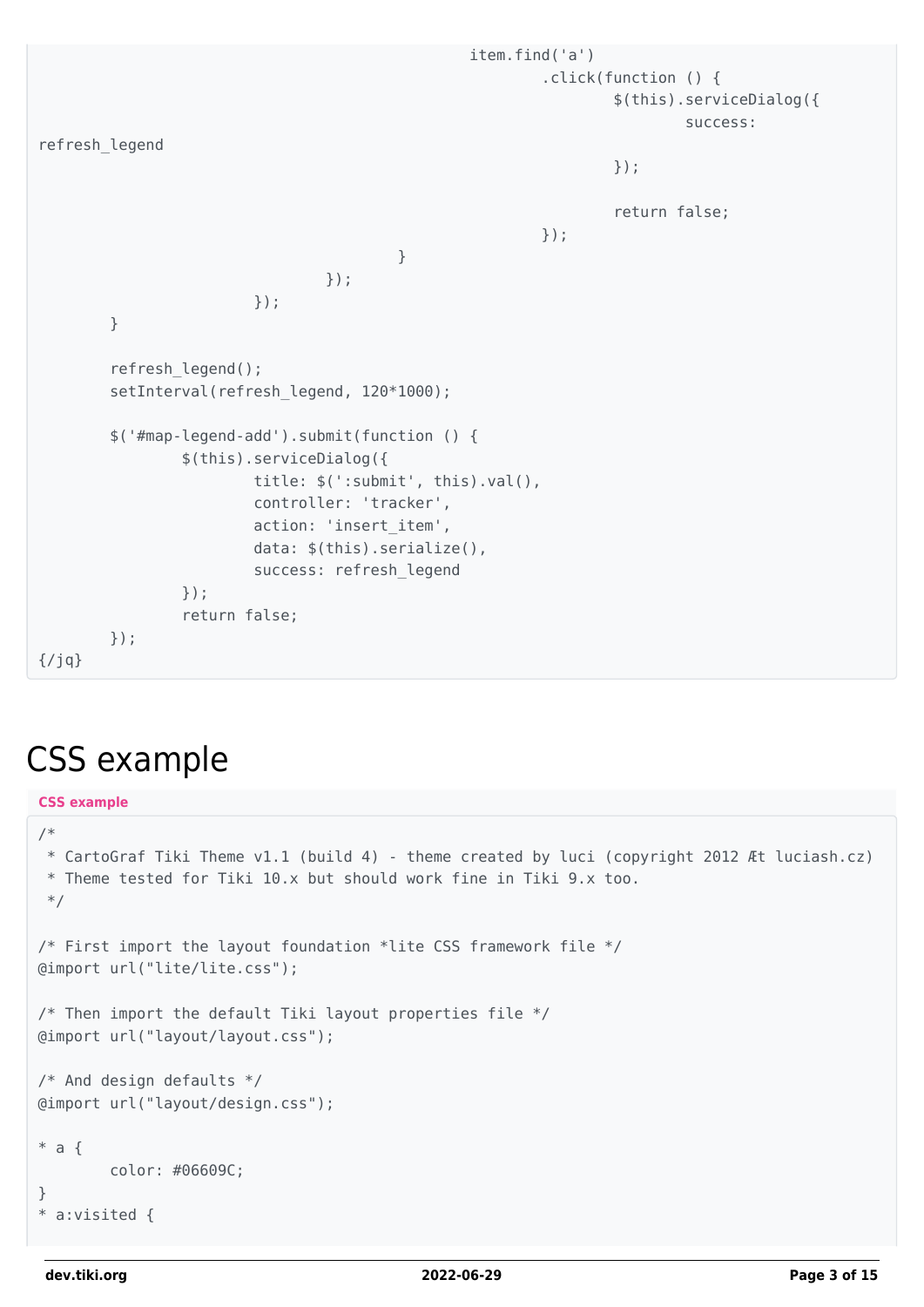```
 color: #690;
}
* a:hover, * a:visited:hover {
         color: #999
}
h1, h2, h3, h4, h5, h6 {
         margin: 5px 0;
}
input[type=text], input[type=password] {
         border: solid 1px #cfcfcf;
         box-shadow: inset 0 5px 15px rgba(0,0,0,.2);
         padding: 4px 0;
}
.highlight {
         padding: .5em;
         border-radius: 10px;
}
/*
***** Common Menus *****
 */
/* Some default values for basic CSS menus design */
.menuLevel1 a {
         background: #fff;
         line-height: 2em;
}
/* END Common Menus */
/* Modules reset */
.modules {
        position: static;
}
/*
 ***** Header *****
 */
.header_outer {
         background: transparent;
}
#header {
         background: transparent url("CartoGraf/menuFond.gif") repeat-x;
         height: 230px;
}
/* Site Logo module */
.box-logo {
         position: relative;
}
#sitelogo {
         position: absolute;
```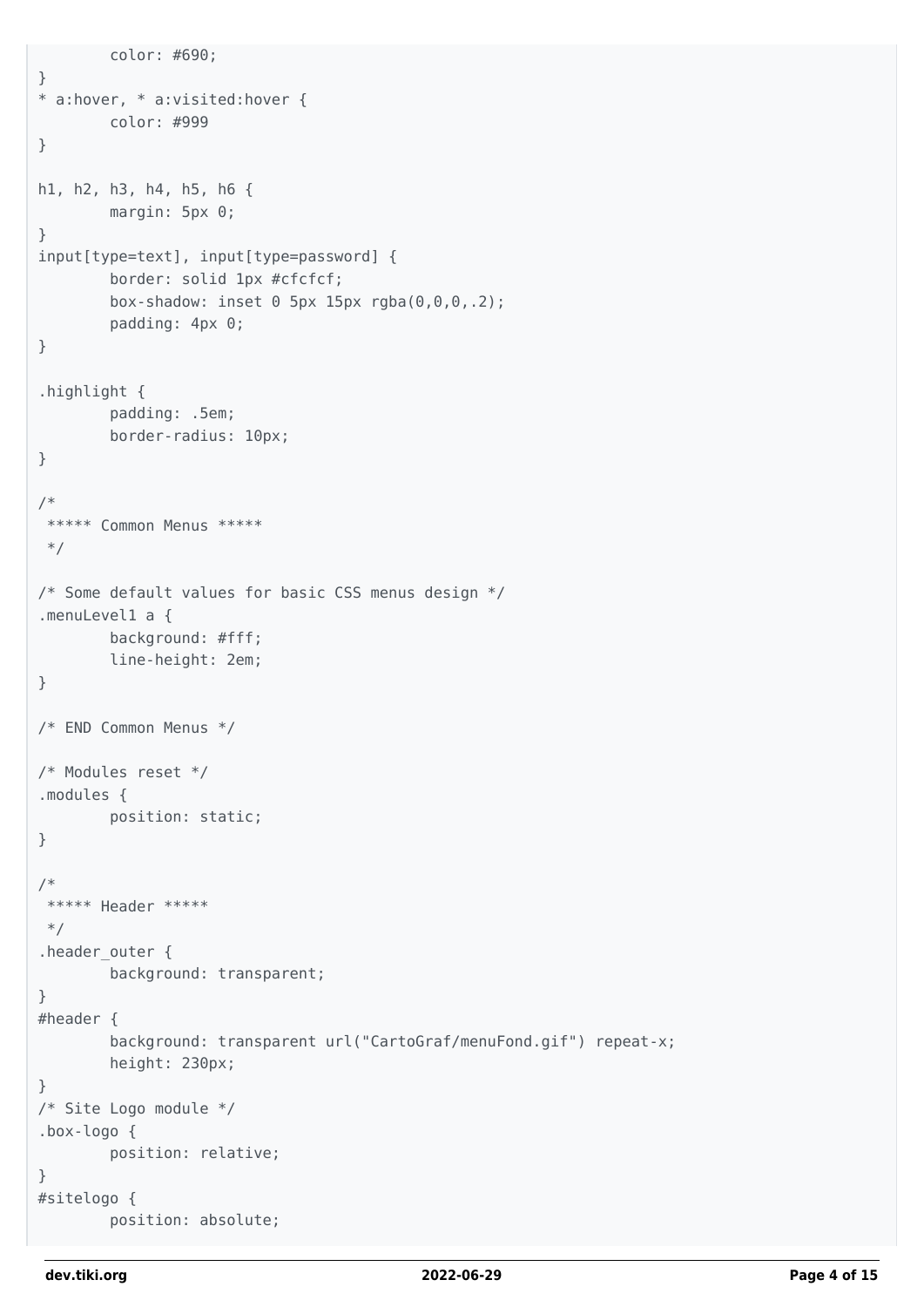```
 z-index: 1000;
}
#sitelogo
         a {
                 display: block;
                 margin-left: 52px;
                 width: 292; height: 91px;
}
#sitelogo
a a shekara ta 1970
                 img {margin-top: 0}
.siteloginbar_popup .tabmark {
         background: transparent;
         margin: 0;
}
.siteloginbar_poppedup {
         background: rgba(139,139,139,0.8) !important;
         border: solid 6px rgba(255,255,255,1);
         border-top: none;
         border-radius: 0 0 10px 10px;
         box-shadow: 0 5px 3px -3px rgba(0, 0, 0, .5);
         left: 8em !important;
        top: 0 !important;
        padding: 5px !important;
        width: 22em !important;
}
.siteloginbar poppedup * {line-height: 2em;}
.siteloginbar_poppedup label {
         color: #fff;
         font-size: 10px;
         text-align: right;
         width: 25%
}
#login-user_1,
#login-pass_1 {width: 60%}
.siteloginbar_poppedup div.register,
.siteloginbar_poppedup div.pass {font-size: 10px; line-height: 1em; width: auto;}
.siteloginbar poppedup a {color: #fff !important}
.siteloginbar_poppedup input {
         border: none;
         border-top: solid 1px #999;
         border-radius: 10px;
         height: 20px;
         padding: 0 10px;
}
.siteloginbar_poppedup input,
.siteloginbar poppedup .button:hover,
.siteloginbar_poppedup button:hover,
.siteloginbar_poppedup input[type=reset]:hover,
.siteloginbar_poppedup input[type=submit]:hover {
         margin: inherit;
```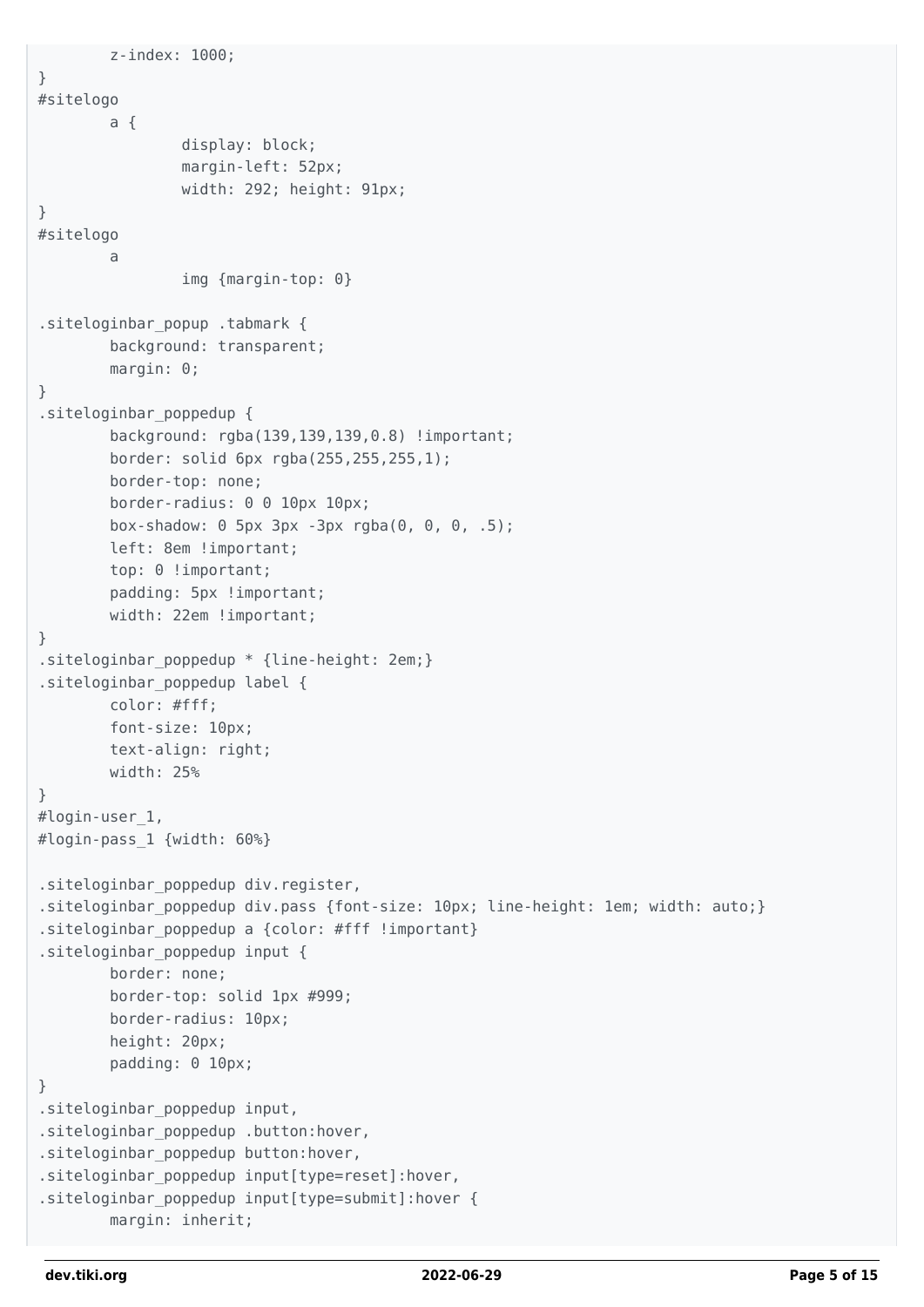```
 padding: 0 10px;
}
.siteloginbar_poppedup .tabcontent {
         background: transparent;
         padding: 0
}
.tabmark a.login_link {
         text-decoration: underline;
}
a.login_link .sf-sub-indicator {
         display: none;
         bottom: 7px;
}
/*
 ***** Live OpenStreet Map module in the header *****
 */
#LiveHeaderMap {
background: url("CartoGraf/img/header_map.jpg") center -130px repeat-x;
}
#TheLiveHeaderMap {/* live map not used anymore - replaced by the above default static map
image */
/* cursor: move;*/
         height: 188px
}
/* Overwrite OpenLayers Maps CSS */
#TheLiveHeaderMap .olControlPanZoom {
        display: none !important;
}
#TheLiveHeaderMap .olControlAttribution {
         bottom: 5px;
}
#top_modules .box-LiveHeaderMap {
         position: absolute;
         top: 42px; left: 0;
         width: 100%; height: 188px;
/* \t z-index: -1; */}
/* make sure h3 title of module is not displayed */
#top modules .box-LiveHeaderMap h3 {
         display: none;
}
/* END Live OpenStreet Map module */
#top_modules .box-login_box {
         float: left;
         position: static;
}
/* Map Location Search */
#top modules .map-location-search {
```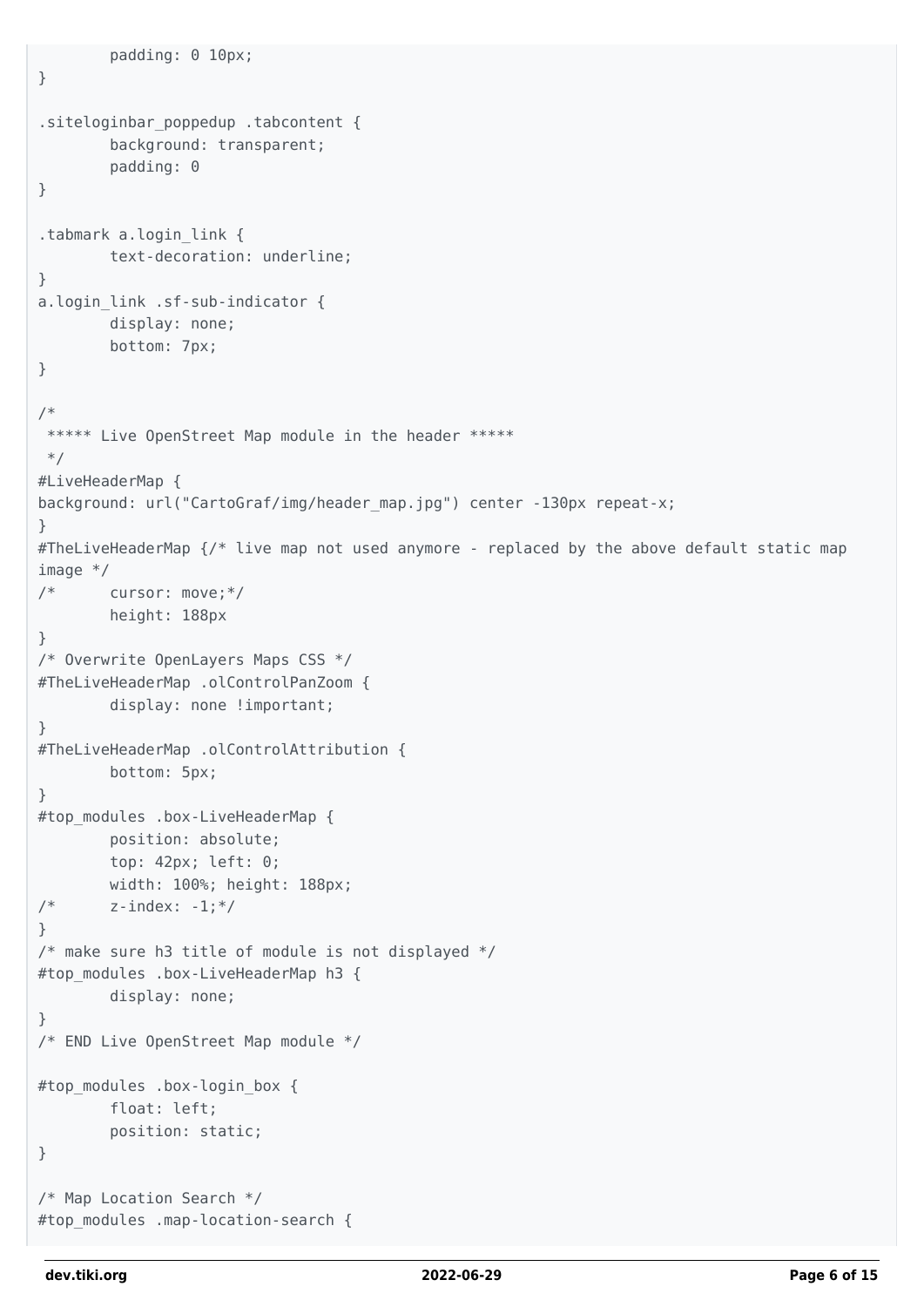```
 float: right;
         margin: 7px 15px;
}
#top modules .map-location-search label, #top modules .map-location-search img {display: none}
#top modules .map-location-search input {
        background: #fff url("CartoGraf/menuRecherche loupe.gif") no-repeat center right;
         border: none;
         border-top: solid 1px #999;
         border-radius: 10px;
         height: 20px;
         padding: 0 10px;
}
#top modules .map-location-search input[type=submit] {display: none}
/* END Map Location Search */
#top modules .cssmenu horiz a, #top modules .box-login box a {
         color: #333;
         line-height: 38px;
         padding: 0 15px;
}
#TopMenu {
         margin: 0 15px;
}
#quickadmin {
         background: #fff;
         border-radius: 10px 10px 0 0;
         margin-top: 1px;
         padding: 5px 10px 7px 5px;
}
#top modules .box-quickadmin {
     bottom: 0;
     padding: 0;
     position: fixed;
     right: 10px;
     top: auto;
     z-index: 1100;
}
/* END Header */
/*
  ***** Middle *****
  */
#middle {
         background: #E8E8E8 url("CartoGraf/pageFond.gif") repeat-x;
         padding: 5px 0;
}
#loginbox-tiki-login fieldset {padding: 1em; min-width: 25em}
#loginbox-tiki-login fieldset * {padding: .5em}
#loginbox-tiki-login label {float: left;}
#login-user tiki-login, #login-pass tiki-login {width: 60%; float: right}
#loginbox-tiki-login div {clear: both}
```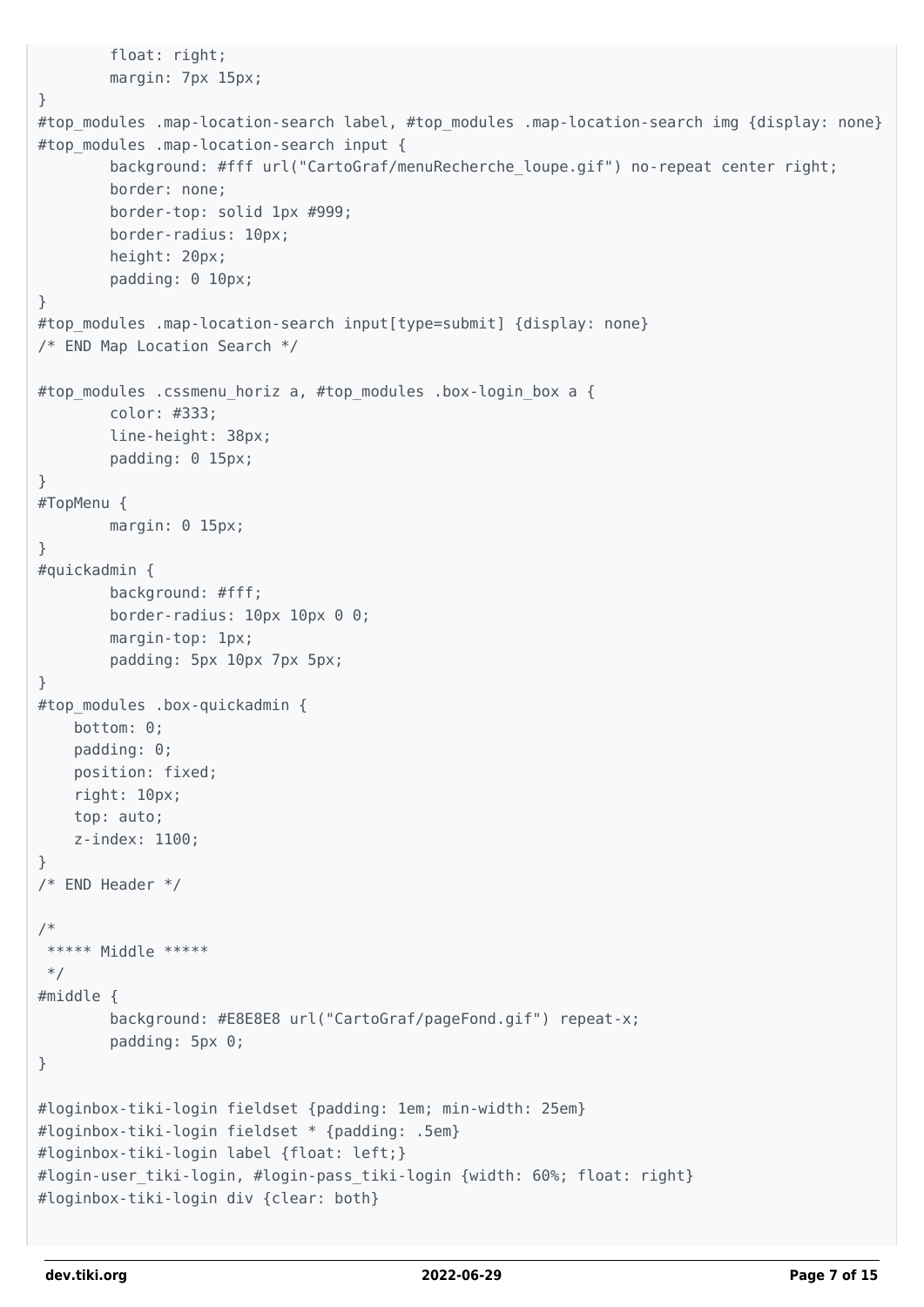```
/* UI dialogs, e.g. for the Tiki Draw too */
.ui-widget-overlay {
         z-index: 100000 !important;
}
.ui-dialog {
        z-index: 100001 !important;
}
/* Errors boxes should be visible on top of all */#error_report {
     margin: auto;
    position: relative !important;
     width: 90%;
    z-index: 999999 !important;
}
#role main {
         min-height: 400px;
         padding: 10px 10px 50px;
}
#page_3 #role_main {
         padding: 0;
}
#role main fieldset {
         border-radius: 0 15px 15px 15px;
}
/* Left map controls under the zoom bar need a little tweak not to overlap (when using
OpenStreetMap it has larger zoom scale) */
.olControlNavToolbar {
         top: 315px !important;
}
/* Where the actual Lat/Lon displays over the map */.olControlMousePosition {
         bottom: 20px !important; left: 120px !important;
         width: 120px; height: 15px; line-height: 15px;
         padding: 2px 5px;
         background: rgba(0, 0, 0, .75);
         border-radius: 10px;
         color: #fff;
         text-align: center;
}
.olControlOverviewMapElement {
        background: rgba(0, 0, 0, .75) !important;
}
/* This sprite overwrites the default map controls icons */
.olControlNavToolbar div, .olControlEditingToolbar div {
     background-image: url("CartoGraf/img/editing_tool_bar.png") !important;
}
/* Hide the default ControlNavigation icon on the left */
```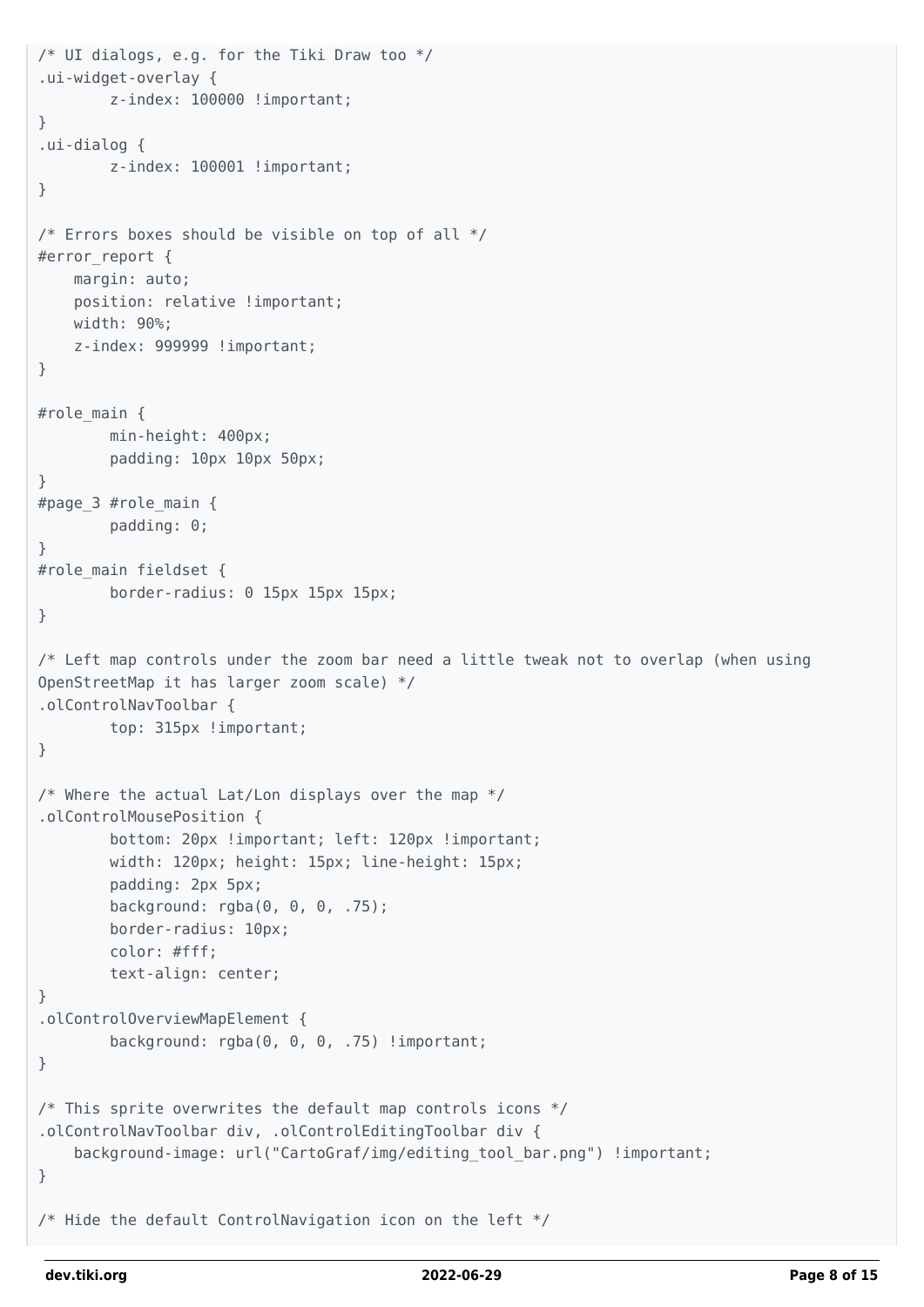```
.olControlNavigationItemActive,
.olControlNavigationItemInactive {
         display: none;
}
/* CSS for our Maps AppFrame and Overlays */
#appframe {
        position: absolute !important;
         top: -42px !important;
         bottom: 42px !important;
        margin-top: 82px !important;
}
.overlay a.active img.icon {
         background-color: #fff;
         border-radius: 5px;
}
.overlay img.icon {
        width: 22px !important;
        height: 19px !important;
         padding: 2px;
}
#marker contentDiv th {display: none}
/* Layer Selector at the bottom */
.layer selector {
         position: fixed !important;
         bottom: 57px !important; left: 300px !important;
}
.layer selector h4 {display: none}
.layer selector select {
        background: rgba(0,0,0,.75) !important;
         color: #fff !important;
        border: none !important;
         border-radius: 10px !important;
         box-shadow: 0 10px 15px rgba(0,0,0,.25);
         /*height: 25px !important*/
        padding: 5px 5px !important;
         outline: none !important;
}
.layer selector select * {
        background: #333 !important;
         color: #fff !important;
         border: none !important;
}
.layer selector select:active {
         outline: 0 none;
}
.layer selector option {
         border: none;
}
.layer selector option: selected {
```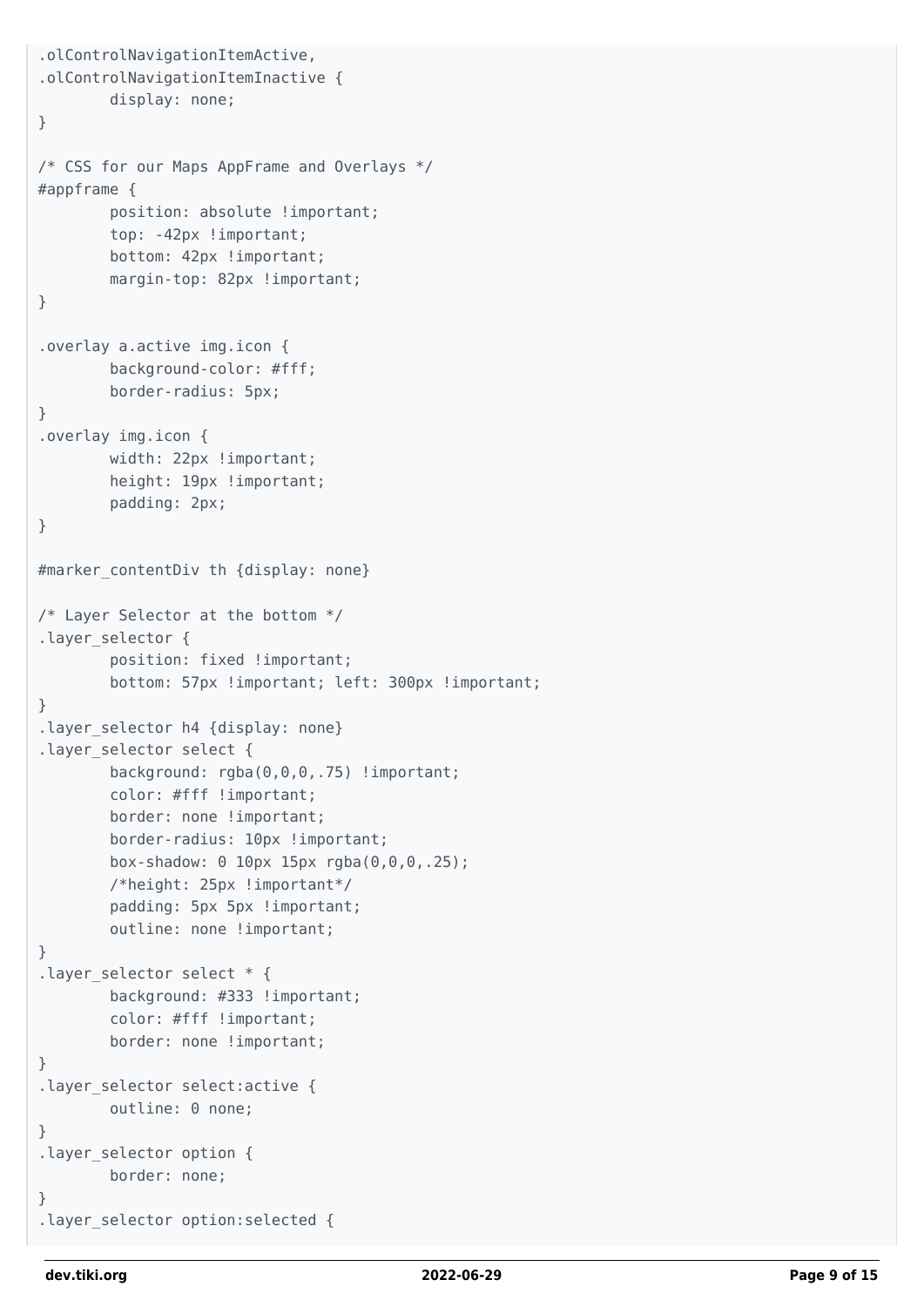```
 background-color: rgb(95, 139, 5) !important;
     color: #fff !important;
}
/* Map in Edit dialog */
.ui-dialog .map-container {
         width: 100% !important;
        height: 220px !important;
}
.ui-dialog .edit-zone textarea {height: 100px}
.ui-dialog fieldset {padding: 10px}
.ui-dialog fieldset input[type=text], .ui-dialog fieldset input[type=url] {width: 99%
!important}
/* Map Anchors */
.anchor-container {
         top: 25px !important;
}
h3.anchor-head {
         clear: both;
         float: right;
         line-height: 61px; height: 61px;
        margin: 10px 0 0; padding: 0;
}
h3.anchor-head a {
         display: block;
         float: left;
         line-height: 61px; height: 61px;
         vertical-align: middle;
}
h3.anchor-head span {
         background: rgb(5, 111, 138);
         border-bottom: solid 4px rgb(125, 169, 178);
         border-top: solid 4px rgb(125, 169, 178);
         color: rgb(223, 246, 253);
         display: block;
         float: right;
         font-variant: small-caps;
         font-weight: bold;
         font-size: 20px;
         line-height: 53px; height: 53px;
         padding: 0 20px;
         vertical-align: middle;
         min-width: 180px;
}
.anchor-content {
         background-color: rgba(255,255,255,1);
         border-radius: 0 0 0 20px;
         box-shadow: 0 5px 3px -3px rgba(0, 0, 0, .5);
         clear: both;
         float: right;
         padding: 5px 10px 20px;
         width: 220px;
         overflow: hidden;
```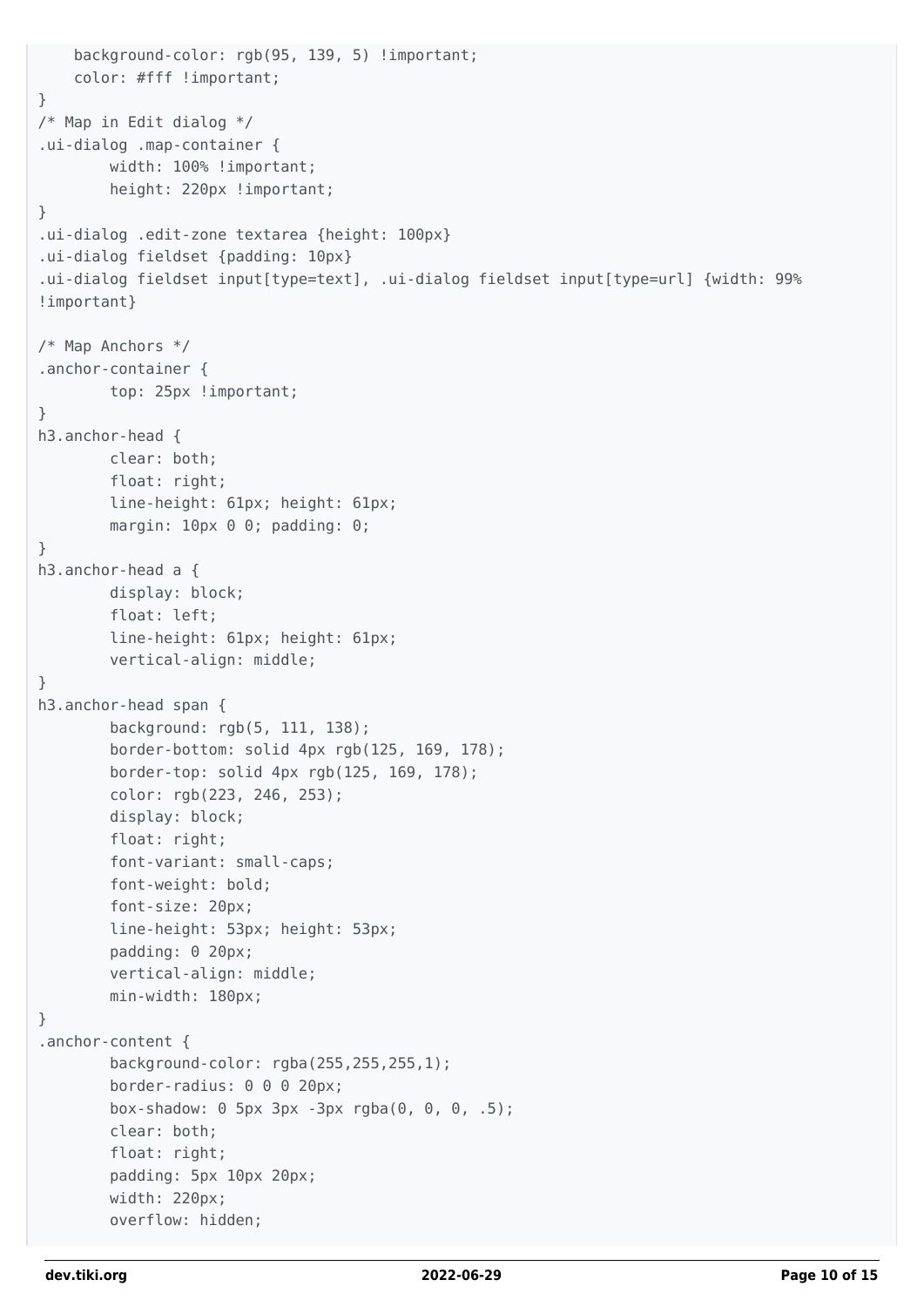```
}
.anchor-content h2 {
         font-size: 19px;
}
.anchor-content h3 {
         font-size: 16px;
}
.anchor-content h4 {
         font-size: 13px;
}
.anchor-content ul {
         list-style-type: none;
         margin-left: 0;
         padding-left: 0;
}
#map-legend li {
         font-size: 10px;
         min-height: 40px;
         line-height: 18px;
         padding: 0 8em 0 40px;
         position: relative;
}
#map-legend li img {
         clear: both;
         margin-right: 5px;
         position: absolute;
         top: 1px; left: 1px;
         vertical-align: middle;
}
#map-legend li a.editlink {
         background: rgba(95, 139, 5, .5);
         border-radius: 15px;
         color: #fff;
         float: right;
         font-size: 9px;
         line-height: 12px;
         margin: 5px; padding: 5px;
         position: absolute;
         top: 0; right: 45px; /* TODO: do differently - it will probably overlap the deletelink
when in different language/font size later */
         text-decoration: none;
}
#map-legend li a.editlink:hover {
         background: rgba(95, 139, 5, 1);
}
#map-legend li a.deletelink {
         background: rgba(139, 30, 5, .5);
         border-radius: 15px;
         color: #fff;
         float: right;
         font-size: 9px;
         line-height: 12px;
         margin: 5px; padding: 5px;
```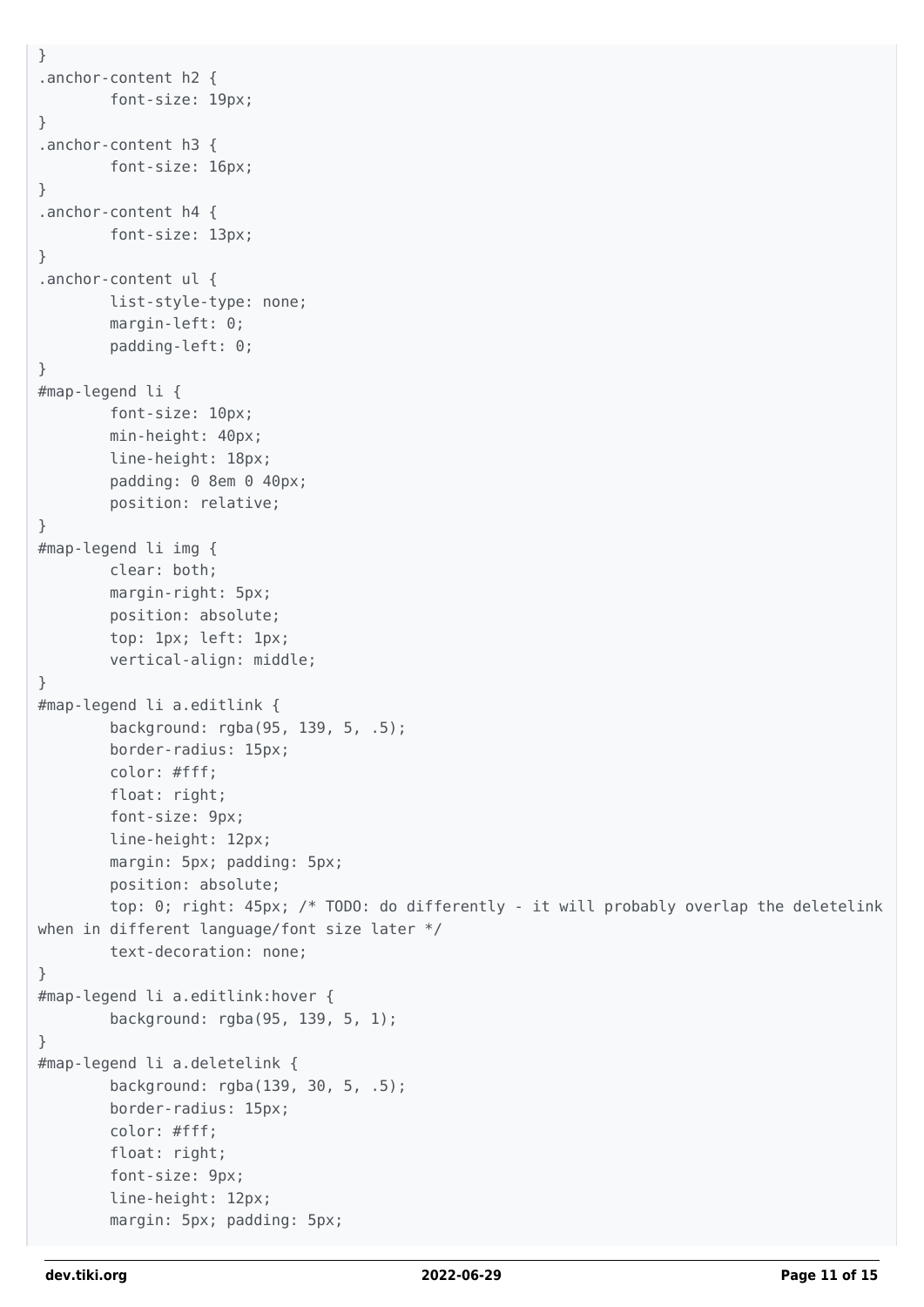```
 position: absolute;
         top: 0; right: 0;
         text-decoration: none;
}
#map-legend li a.deletelink:hover {
         background: rgba(139, 30, 5, 1);
}
a.map-custom-print {
         background: rgba(5, 111, 138, .5);
         border-radius: 15px;
         color: #fff !important;
         float: right;
         font-size: 9px;
         line-height: 12px;
         margin: 5px; padding: 5px;
         text-decoration: none;
}
a.map-custom-print:hover {
         background: rgb(5, 111, 138);
}
.anchor-content .icon edit section {
         display: none;
}
#map-legend-add {
         clear: both;
         text-align: center;
}
#map-legend-add input {
         background: rgb(95, 139, 5);
         border: none;
         border-radius: 15px;
         color: #fff;
         margin: 0 5px; padding: 5px 10px;
         text-decoration: none;
}
#permalink {width: 100%}
/* Home Page content */
#AboutCartoGraf {
         background: #5f8b05 url("CartoGraf/vertPlanete.png") no-repeat top right;
         border: solid 6px #a7c664;
         border-radius: 20px;
         color: #cedbaf;
        margin: 0 !important;
        margin-top: 30px !important;
         min-height: 250px;
         text-align: left;
         width: 58%;
}
#AboutCartoGraf .cbox-title {
         background: #a7c664;
         color: #5f8b05;
```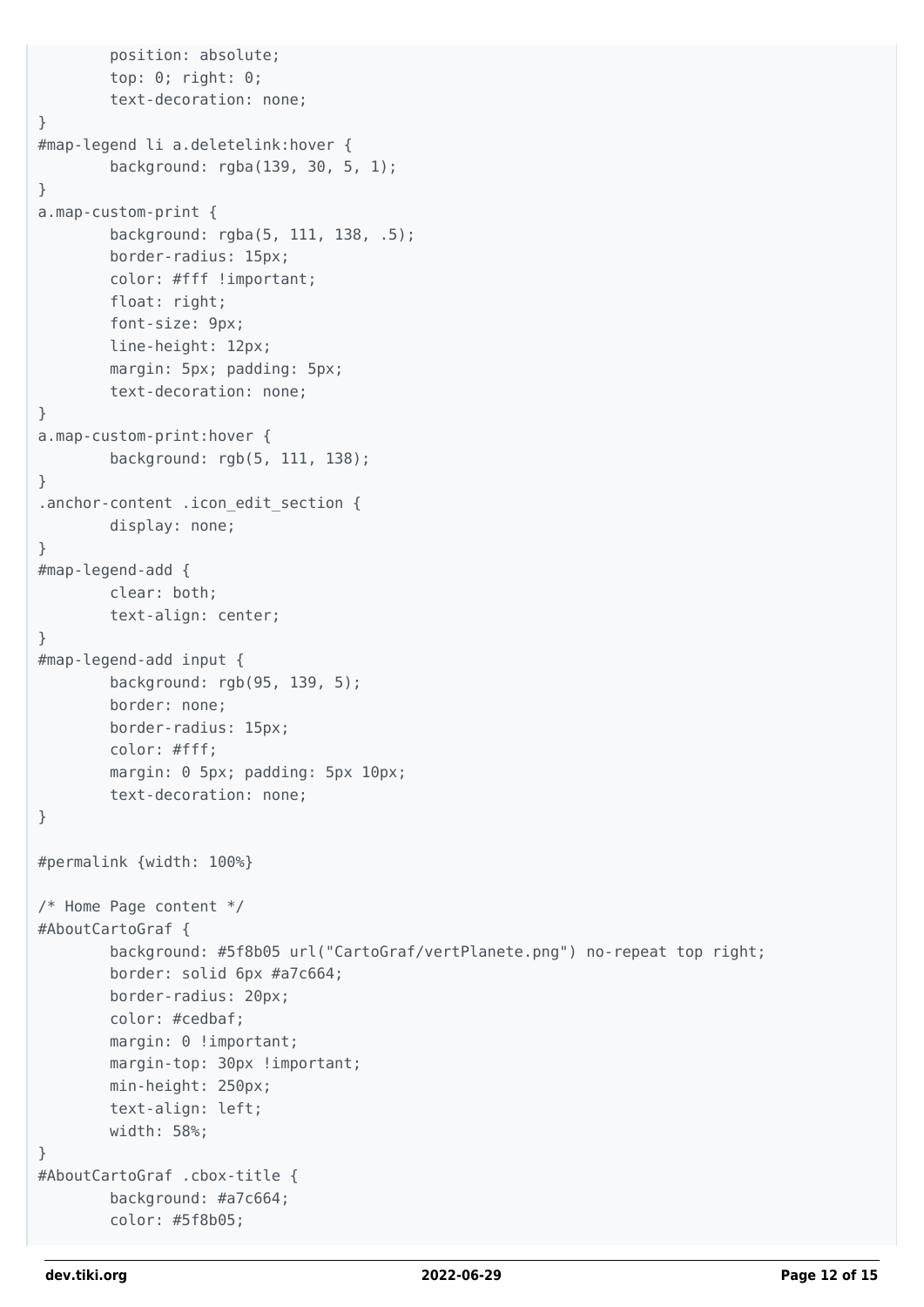```
 margin-top: 15px;
         font-variant: small-caps;
         font-weight: bold;
         font-size: 20px;
         line-height: 50px;
         padding-left: 40px;
}
#AboutCartoGraf .cbox-data, #CardOfDay .cbox-data {
         padding-left: 40px;
}
#AboutCartoGraf .cbox-data ul {
         font-size: 16px;
         list-style-type: none;
         margin-left: 0;
         padding-left: 0;
         line-height: 24px;
}
#AboutCartoGraf .cbox-data a {
         color: #cedbaf !important;
         text-decoration: underline;
}
#CardOfDay {
         background: #05708b;
         border: solid 6px #b5c6c9;
         border-radius: 20px;
         color: #b5c6c9;
        margin: 0 !important;
        margin-top: 30px !important;
         min-height: 250px;
         height: 100%;
         text-align: left;
         width: 38%;
}
#CardOfDay .cbox-title {
         background: #b5c6c9;
         color: #05708b;
         margin-top: 15px;
         font-variant: small-caps;
         font-weight: bold;
         font-size: 20px;
         line-height: 50px;
         padding-left: 40px;
}
#CardOfDay .cbox-data a {
         color: #b5c6c9 !important;
         text-decoration: underline;
}
/*
  ***** Tabs *****
  */
```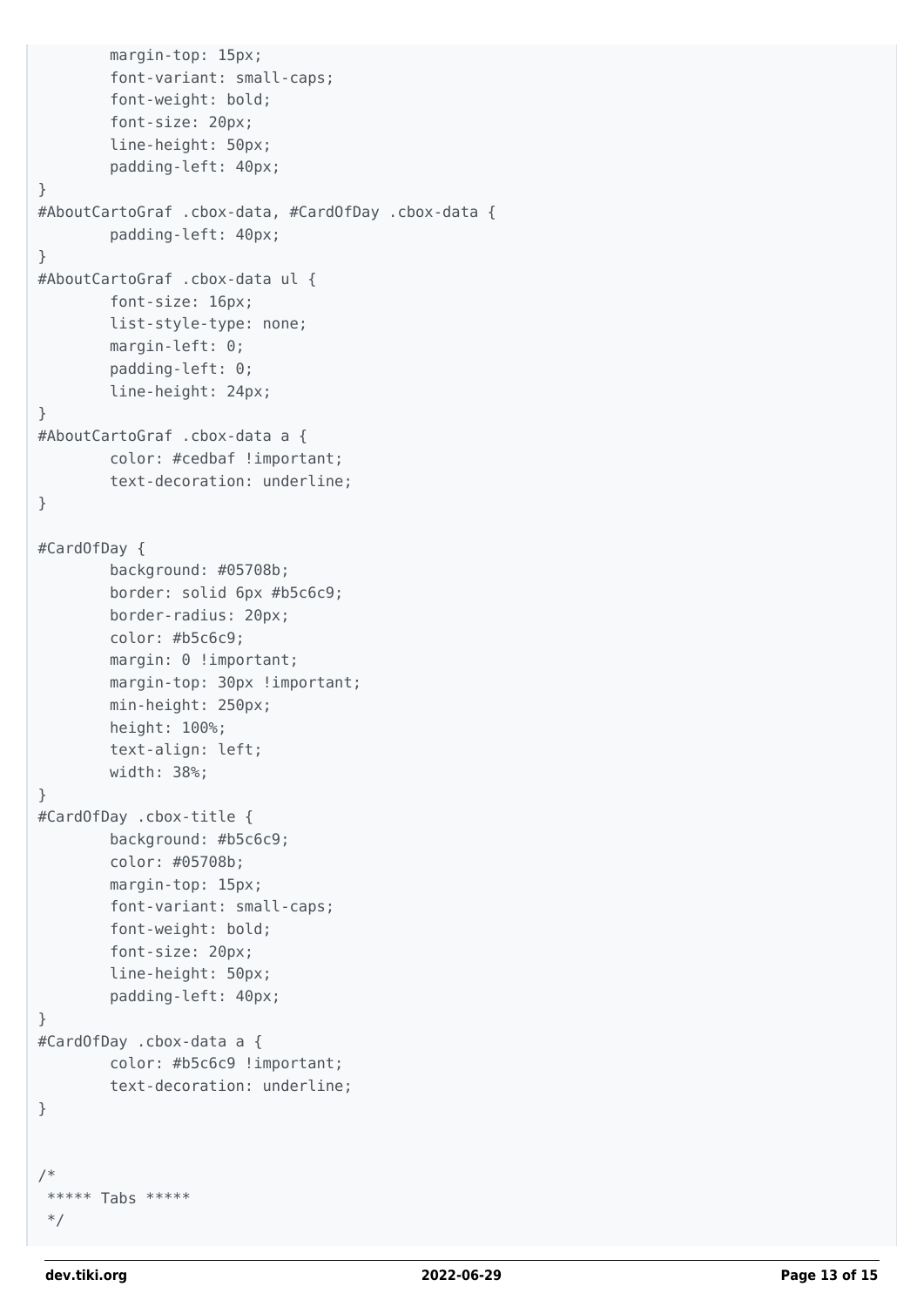```
.tabactive {
         border-bottom: none;
}
.tabcontent {
}
/* END Tabs *//* END Middle */
/* Col2 */
#col2 .modules {
         padding: 5px
}
/* Footer */
#footer {
         position: fixed;
         background: #fff;
         bottom: 0;
         padding: 5px 0;
         z-index: 1;
}
#footer .modules {
         font-size: 9px;
         line-height: 10px;
         margin: 0;
         padding: 0 5px;
}
.power {
         text-align: center
}
/*
 ***** Right Edge menu *****
 */
#RightEdgeMenu {
         margin-top: 40px;
         position: fixed;
}
#RightEdgeMenu a {
         background-color: rgb(139,87,5);
         font-variant: small-caps;
         font-weight: bold;
         font-size: 20px;
         color: #dfcfaf;
         border: solid 5px rgb(215,207,174);
         border-radius: 20px 0 0 20px;
         line-height: 50px;
         margin-bottom: 10px;
         padding-left: 40px;
         border-right: none;
         width: 135px;
         overflow: hidden;
```